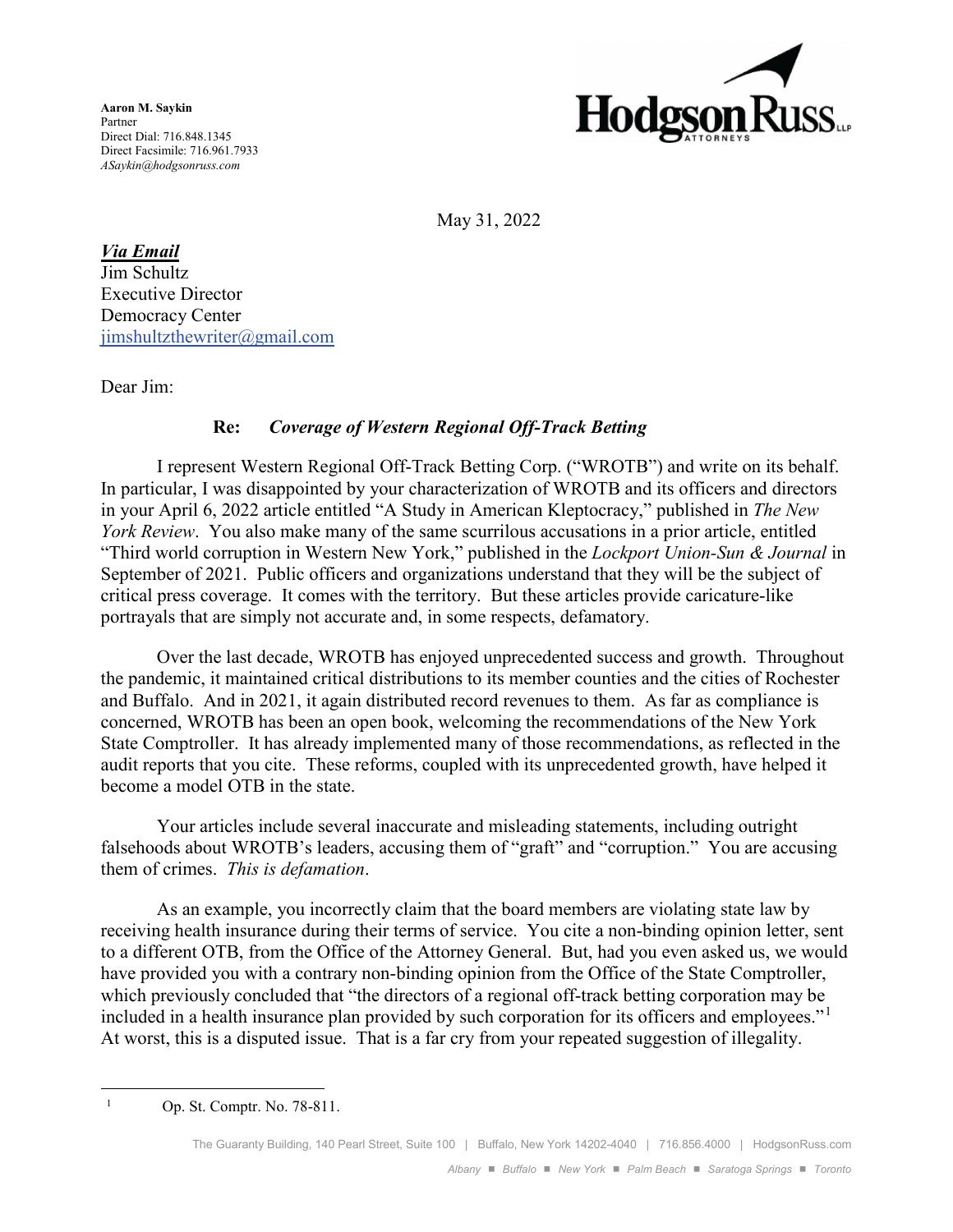

May 31, 2022 Jim Schultz Page 2

Your portrayal of the suite ticket issue also contains multiple inaccuracies. You claim in one of your articles that "[WROTB CEO Henry] Wojtaszek and his cohorts skimmed off almost 10% of those tickets, more than \$120,000 worth, for their own use." *This is completely false*, and the Comptroller audit that you cite as your source of information says no such thing. Instead, the Comptroller noted deficiencies in WROTB's policies and recordkeeping regarding the tickets, and estimated that 9% of tickets did not go to Batavia Downs players. Among these non-players are WROTB employees (in contrast to officers or board members), raffle winners, corporate vendors, charities, and WROTB board members and officers. You did not include WROTB's response included within the audit report, which clarifies that the board members and officers who attend the sporting events do so as hosts for the players and the other ticket recipients, and the WORTB policy had allowed them to bring a guest. The audit report also makes clear that WROTB welcomed and implemented the recommendations of the Comptroller related to the suite tickets.

Similarly, you allege Mr. Wojtaszek "has discovered other ways to divert agency resources into his own pockets." As evidence, you cite the Comptroller audit regarding his personal use of an assigned take-home vehicle. But you omit the fact that Mr. Wojtaszek reimbursed WROTB for all of the personal costs, the vast majority of which were identified and repaid as part of an internal audit completed more than two years before the Comptroller's audit report. There are several other inaccuracies or misleading claims, as well.

More generally, I would warn you against putting much stock in the comments of former WROTB officer Mike Nolan, disgraced former State Senator George Maziarz, and former Niagara County Legislator Dennis Virtuoso. With respect to Mr. Nolan, I would direct you to publicly filed court documents that WROTB submitted in response to his lawsuit, which is without merit. Senator Maziarz's background speaks for itself. My client also has informed me that, several years ago, Mr. Maziarz sought a senior-level position at WROTB, and the board did not hire him. He has since waged a public campaign attacking the organization. And we have evidence that he has been working in concert with Mr. Nolan's attorney. As for Mr. Virtuoso, he is a Democrat and longtime political adversary of Mr. Wojtaszek, a Niagara County Republican. His comments are not surprising. It would be a shame to continue to publish their self-serving attacks without contacting the leaders of WROTB's member counties and the cities, which are the direct beneficiaries of WROTB's unprecedented growth and success.

We ask that you update the online versions of your articles to more accurately reflect the truth and, in the future, provide a more accurate and complete description of the issues and of WROTB.

Very truly yours,

A. Syk.

Aaron M. Saykin

AMS/bmo